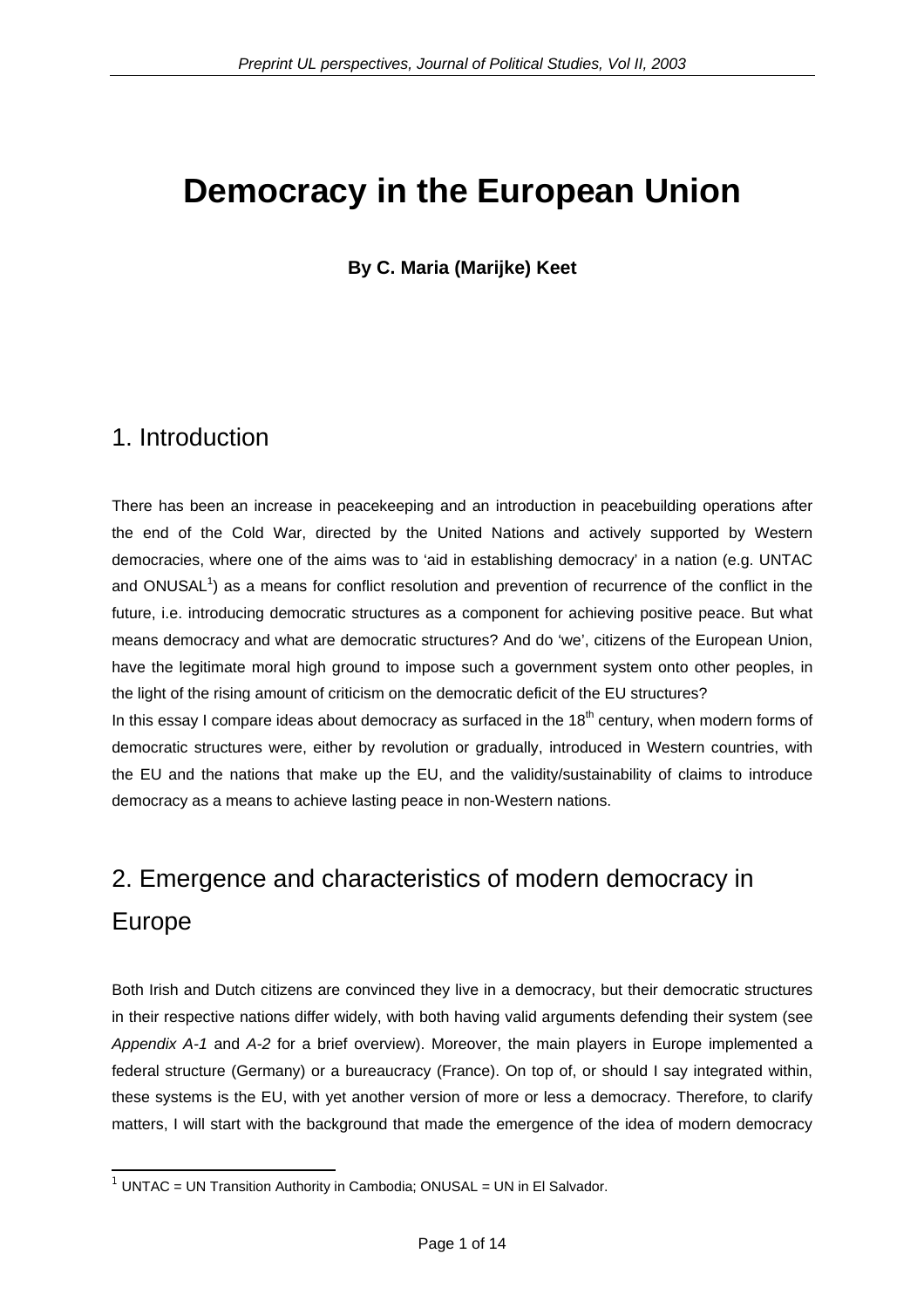possible, move on to the three different democratic forms, including the notion of a constitution and will discuss these points in the light of the structures of the EU. The EU, because in the current climate their power is probably greater than any individual nation-state within the Union.

#### *2.1 One man, one vote*

This slogan may look simple and straightforward, but there's more behind it than initially meets the eye: it implies that every single person, *as an individual*, counts; not the tribe, clan or caste one might belong to. First, you're human, then you're part of a society (Siedentop, 2000:189-214). Whereas Siedentop devotes a whole chapter to a link between Christianity, ethics and The Creation to explain that the basis of the concept of 'individual' lies within a Christian belief system (thereby implying other cultures may very well view things differently, which in turn would make it harder for democracy to materialize there) *after* discussing EU and democracy-related matters, Paine's (1791) writings about democracy *started* with this idea as a basis from which government may form:

Every history of creation… all agree in establishing one point, *the unity of man* … that man are all of *one degree*, and consequently all men are born equal, and with equal natural right… His natural rights are the foundation of all his civil rights. (emphasis in original) (Paine, 1791:29-30)

Paine continues with outlining the difference between natural individual rights and which of them are exchanged for civil rights, extending the idea of Freedom to [democratic] governments (1791:30-32):

The fact therefore must be, that the *individuals themselves*, each in his own personal and sovereign right, *entered into a compact with each other* to produce a government: and this is the only mode in which governments have a right to arise, and the only principle on which they have a right to exist. (emphasis in original) (Paine, 1791:32)

On other words: government arises out of the people, not over the people.

The individual may choose to pursue different values within a certain framework of law, which protects individual freedom, but also sets clear the boundaries of this freedom, applicable to every individual, i.e. a vision of equal liberty (Siedentop, 2000:201).

In comparison, or contrast, the emergence of the European Union. First supra-national cooperation after World War II was established with the European Coal and Steel Community (in 1951), restricted to one sector in the *economy*, extended to the European Economic Community (in 1957), with the signing of the Single European Act into the European Community, and finally after the Maastricht Treaty into the European Union (Vandamme, 1994:142-153). It is based in undemocratic cooperation based on economic advantages (with a hidden agenda of securing peace in the European region and, according to Siedentop (2000), the control of France over Germany), where the competences covered was extended gradually, i.e. moved from member States to the EU, but the supranational structures put in place have not kept pace: the EU increasingly takes up the role of a government, but its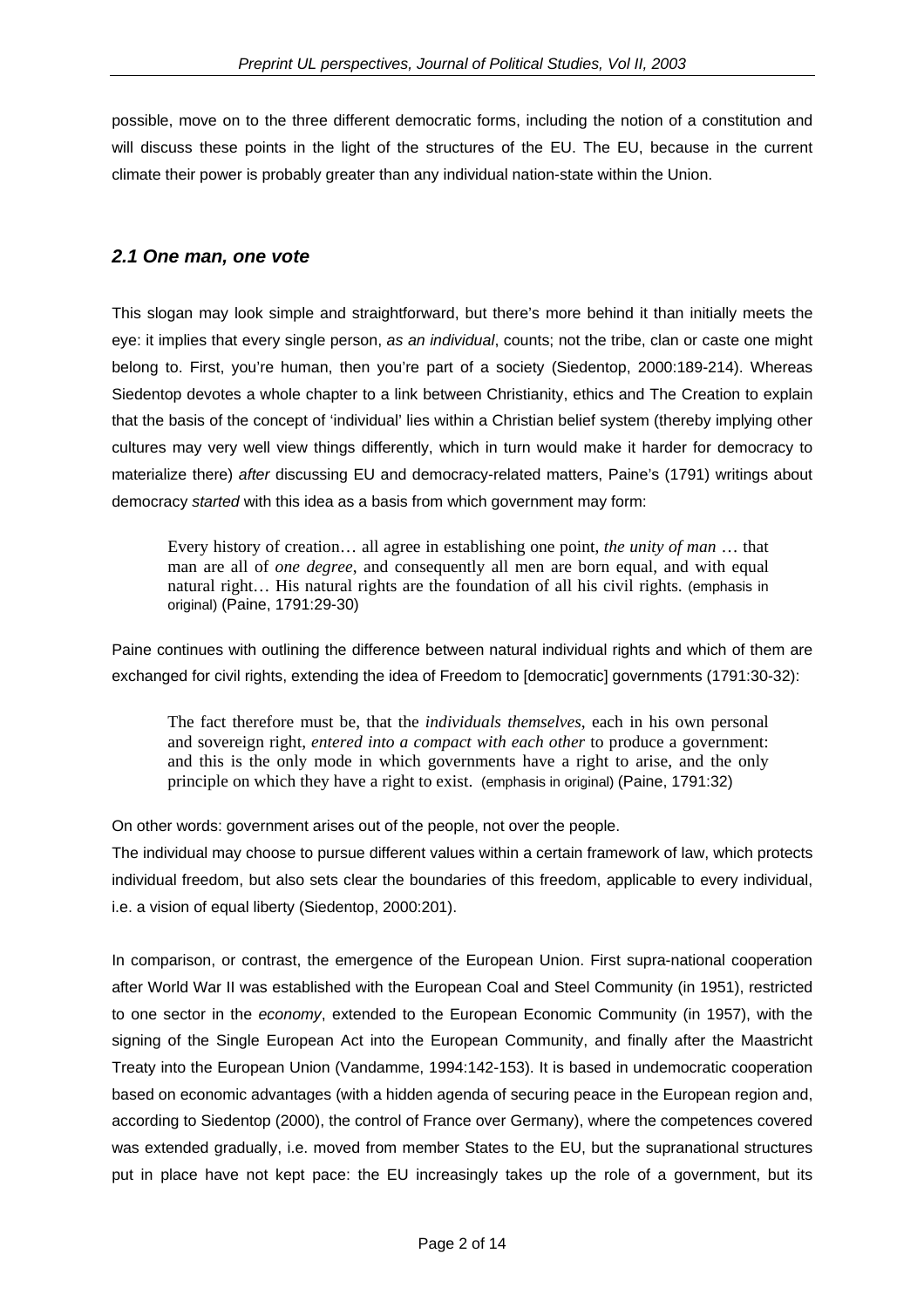structures aren't as democratic as its Member State governments<sup>2</sup>. Sure, the Assembly was renamed to European Parliament (EP) in 1979, and over time, most notably the Maastricht and Amsterdam Treaties, the EP acquired more influence, but is still run as a side-show. Did "individuals [citizens of the Member States] themselves entered into a compact with each other"? No. However, I have to note that citizens of some Member States were allowed to exercise their individual right in a referendum to join the EU or not and Irish citizens have the 'privilege' to vote on every Treaty, but this is more of an exception than the rule.

#### *2.2 Constitution*

Strictly, it can't be said that EU citizens entered into a compact with each other: a structure was set up and evolved into something that starts to resemble a European government, arisen over the people. However, according to the original ideas of Thomas Paine

"…*government without a constitution, is power without a right*." (emphasis added) (Paine, 1791:125)

and

"A constitution is a thing *antecedent* to a government … which contains the principles on which the government shall be established, the manner in which it shall be organized, the powers it shall have… everything that relates to the complete organization of a civil government, and the principles on which it shall act, and by which it shall be bound." (emphasis in original) (Paine, 1791:33)

In addition, Siedentop (2000:81-101) further explains, by looking at recent history of nation-states and the concept of 'the individual', why constitutions are important, concluding that

"a written constitution can and ought to make a crucial contribution to self-awareness in any society with a state" (Siedentop, 2000:94)

and he notes that a constitution increases the confidence in the justices of public procedures, which in turn is "probably the single greatest guarantee of the durability of free institutions" (p96). The EU has no constitution, only Treaties<sup>[3](#page-2-1)</sup>, but as a result of increasing dissatisfaction with 'Brussels', i.e. the so-called democratic deficit, voiced by European citizens, the Laeken Declaration outlined part of the process by which a constitution of the EU may be established. Better late than never. Anon

<span id="page-2-0"></span> $2$  Commissioners are appointed, the Commission entertains the sole right of initiative, day-to-day activities of the Council (of Ministers) are carried out by unelected civil servants, where the ministers of Member States join horse trading during intergovernmental conferences (Bonde, 2002), elected MEP have a say on 5% of the total budget and on certain other topics approval voting rights; further, Mancini (2000) is proud of the judicial activism (read: 'dictating new laws') by the Court of Justice over the past 40 years to press the EU for legislation. See Keet (2001) for more detail on the composition of the involved bodies.

<span id="page-2-1"></span><sup>3</sup> Judge Mancini (2000:1-50) discusses the validity/working of the treaties from the viewpoint of the EU Court of Justice, indicating "the Court has sought to 'constitutionalize' the Treaty, that is to fashion a constitutional framework for a federal-type structure in Europe" (2000:2), which Bonde (2002) acknowledges as well ("four basic Treaties and many different protocols make up the constitution of the EU")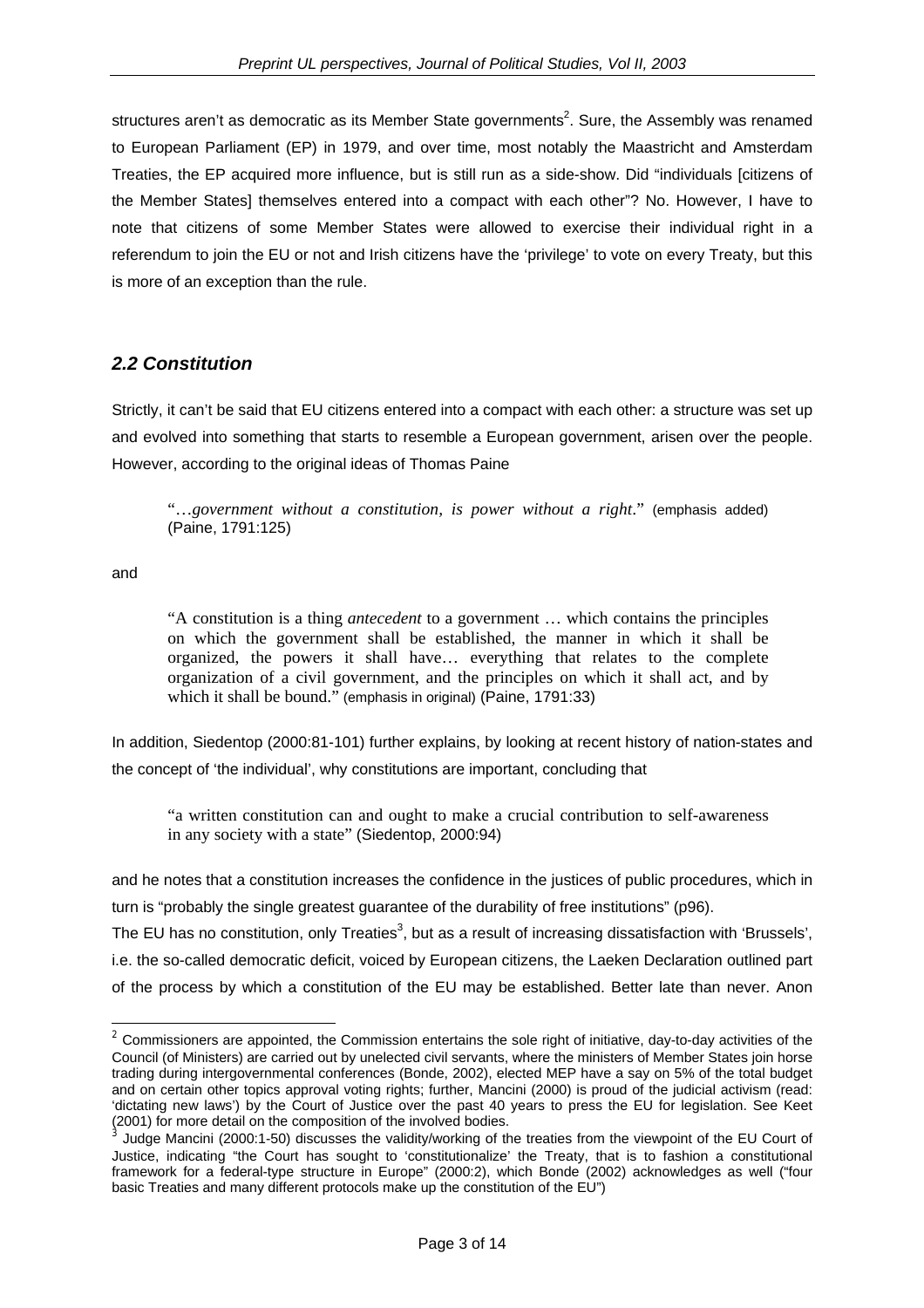(2002) mentions the composition<sup>[4](#page-3-0)</sup>, noting that "The Convention is composed of the main parties involved in the debate on the future of the European Union", Strangholt (2002a) lists contact details of the appointed and elected members (TDs, MEPs, civil servants), of which the chairperson is Valéry Giscard d'Estaing; the Economic and Social Committee, the Committee of the Regions, the social partners and the European Ombudsman are invited to attend as observers. Two months ago a first preliminary draft of an EU constitution was published by the Praesidium (2002), the 'executive' of the Convention, which received considerable criticism because, although several sections are not written in detail, it is heading in the direction of a federal superstate; common representation towards other states and common defence are some of the core issues in the draft for the United Europe, other issues involved are common citizenship and (unspecified) fundamental rights (Strangholt, 2002b). Bonde.com (Strangholt, 2002c) has published a 'Common Alternative' that is based on an EU of democracies instead, preferring simplified decision structures over practically un-traceable procedures, where over 30 different decision procedures have been identified (Bonde, 2002); *Appendix B* shows an example outlining the current decision structure of agricultural policies. They are publicly available (on the Internet), but is there a public discussion? I doubt it. Moreover, it isn't even set in stone that, by the time there is a written final draft constitution, if all EU citizens will be allowed to vote on the constitution in a EU referendum, which, taking into account the previous paragraph, should be a minimum in trying to firmly establish EU democracy.

Reading the constitution proposals, I cannot withdraw from the idea that they build upon a not (officially or clearly) stated preconception of what type of democracy they envisage for the EU.

#### *2.3 Democracy*

To be able to 'read between the lines' in the constitution proposals, one should bear in mind the range of types of democratic structures that are discussed in the EU arena. There are three forms that differ in principle: democracy *simpliciter*, democratic government and a democratic society (Siedentop, 2000:48-63; Paine, 1791:119-124 $5$ ). Simple democracy, as practiced in ancient democracies is impracticable for government of a state because of the size involved. A next step would be representative democracy:

"By ingrafting representation upon democracy, we arrive at a system of government capable of embracing and confederating all the various interests and every extent of territory and population" (Paine, 1791:120)

<span id="page-3-0"></span><sup>&</sup>lt;sup>4</sup> The EU has launched a website dedicated to the convention process at  $\frac{http://european-convention.eu.int}{http://european-convention.eu.int}$  $\frac{http://european-convention.eu.int}{http://european-convention.eu.int}$  $\frac{http://european-convention.eu.int}{http://european-convention.eu.int}$  with up-to-date, but not full, information.

<span id="page-3-1"></span> $\overline{\text{P}}$  Pain includes in referred section reasons why monarchy and aristocracy will never fit either three types of democracy in principle, whereas Siedentop discusses recent history in a more practical sense.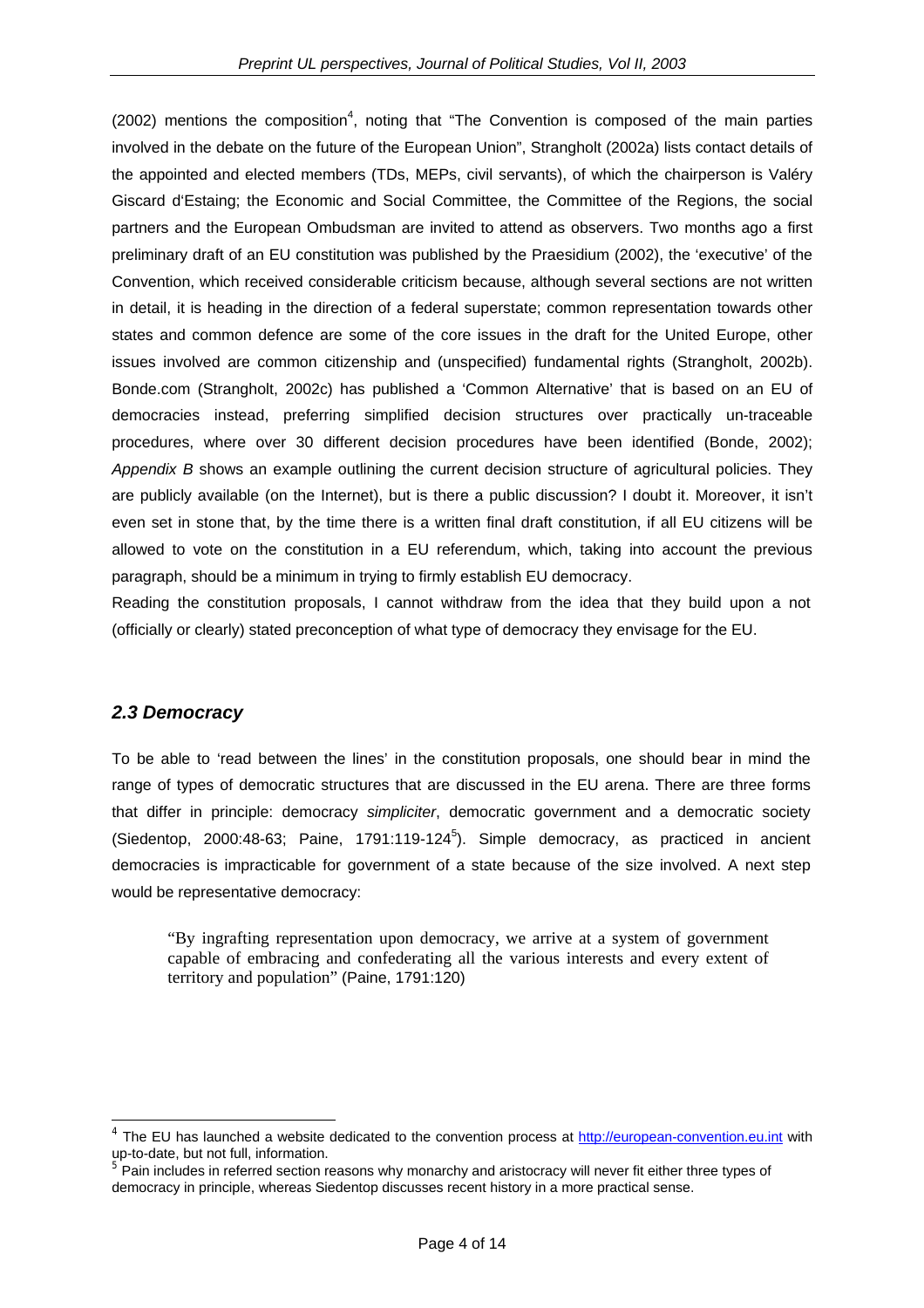which, if true, could counterbalance arguments that large and populous countries like China, or an enlarged federal-type EU, are not suitable for democracy<sup>[6](#page-4-0)</sup>. Siedentop refers to this type of democratic government as

"the discourse of 'classical republicanism' or 'citizenship', while the appeal for a democratic society or civil equality was associated with the discourse of 'civil society'." (Siedentop, 2000:51)

where citizenship from a social an intellectual setting which he considers pre-individualist ("to be free is to enjoy the privileges of citizenship"), the latter is grown out of the Christian Natural Law tradition, hence individualist in its assumptions where *all* people, not only the free, have a moral equality (Siedentop, 2000:53-57). Thereby suggesting that a democratic society goes a step further on the democratic ladder than Paine's elaboration on the *res-publica* (for example, Paine never mentions that women may have equal rights on a par with free men).

However, the very scale of a Western democratic society makes the active citizenship of classical republicanism (as opposed to resorting to passive consumerism) seem like a contradiction. To mix both types, one most likely will need to use the subsidiarity principle: delegate as much authority as possible to local and regional government to create the feeling of active involvement of citizens, and

"…federalism would be its natural extension. Federalism,…, makes it possible *in principle*, to adjust the claims of both citizenship and civil society" (emphasis in original) (Siedentop, 2000:63)

But delegating to the local level implies organization into communities, which poses problems in itself, as in not taking the individual (Siedentop, 2000) as the core entity on which all is built and creating institutionalized hierarchies which is "nothing less than a kind of apartheid that is not acknowledged as such" (Amin, 2001). In other words, federalism is not necessarily the ideal utopia either. In contrast, Shiva (2002) is convinced that "at the heart of building alternatives and localising economic and political systems is the recovery of the commons and the reclaiming of community" and thereby "reclaiming people's sovereignty and community rights to natural resources". Their opinions diverge further, in that Shiva is convinced that in a democracy, the (neo-liberal) economic agenda is the political agenda, whereas both Siedentop and Amin are convinced that capitalism is not closely related to the principles of democracy, though acknowledge they can interfere with democracy.

Looking at EU's history and structures, the two main players in shaping the cooperation are Germany and France, where the latter is more influential, which shows in the set-up of the EU: it is an extension of the *moeurs* the French bureaucratic democracy is used to<sup>7</sup>[,](#page-4-1) unfortunately one where you have to

<span id="page-4-0"></span> $<sup>6</sup>$  As briefly discussed during one of the lectures of 'Origins, development and resolution of conflict'.</sup>

<span id="page-4-1"></span> $<sup>7</sup>$  I do not make a value judgment if it is 'good' or 'bad', but that it just is. Probably, if the Netherlands were the</sup> superpower within the EU, we likely would have considered the Dutch system good enough to be transported into the EU structures. After all, it's often easier to extend/expand existing structures, than to come up with an entirely new one.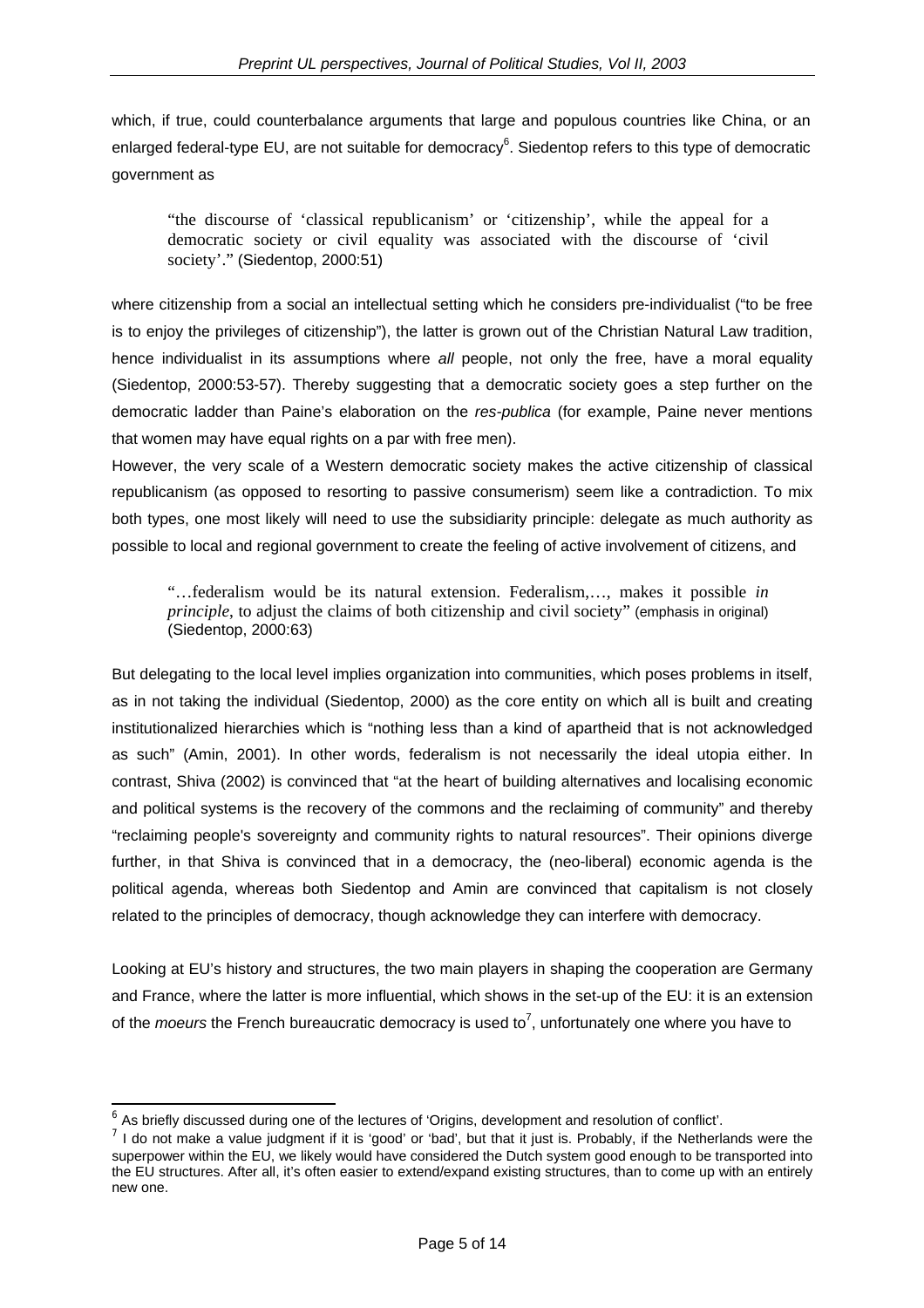"…[proceed] on through an endless labyrinth of office till the source of it is scarcely perceptible, …. It strengthens itself by assuming the appearance of duty, and tyrannizes under the pretence of obeying." (Paine, 1791:14)

This, even though the previous section of this paragraph indicated that to create a democratic society constituting of active citizens, federalism might be a more preferable option of organization in Europe.

## 3. Futures of the EU and evangelisation of democracy

Within the democratization debate in the EU, there are roughly three groups: the Europhiles preferring a bureaucratic solution (i.e. continuation of the existing process and more Treaties) or a federal European superstate (alike the USA), and the Euro-skeptics, also called the Euro-realists, who want less cooperation between the Member States for the time being, under the heading of the subsidiarity principle.

A first aspect to decide upon is if one actually wants closer cooperation between the EU Member States: *do we want a democratic EU or a Europe of democracies?*[8](#page-5-0) Only after wide agreement on the answer, European citizens would need to look into the filling in the details on how to achieve whichever answer is chosen. At the moment of writing, partly because of the fact that the members of the Convention are predominantly Europhiles, tighter integration seems to be the direction in which the process is going. 'Thus' the question remains of continuation of Treaties, or adjust structures to facilitate a democratic federal European state. Based on the previous two paragraphs, a federal state would be the system that most closely matches the principles of democracy, i.e. the combination of a democratic government with a democratic society. The Praesidium's output heads towards federalism; Toulemon (1998) wrote within such a framework the changes that would be required to increase democracy within the EU. These ideas sound promising, but the main problem is, that it asks Convention members, many of them historically involved in shaping the current less-than-optimal EU decision structures, to re-design their child and give away power. Is it realistic that something like that will happen? Or is this Convention-stuff merely a diversion to silence criticism about the democratic deficit? Turning back the clock is not really an option and I do see the advantages of closer cooperation (enjoying the resulting harmonization regulations myself), and I certainly would like to see a redistribution of powers, but for the time being, I regret to admit that Europe rules us, and not vice versa.

Then, returning to the questions presented in the introduction: what means democracy and what are democratic structures, and do citizens of the European Union have the legitimate moral high ground to impose such a government system onto other peoples?

<span id="page-5-0"></span> $8$  A full discussion on the pros and cons of both positions is beyond the scope of this essay. See Bonde (2002) and Tonsberg and Bonde (2002) for an 'interested layman's interpretation' on this matter.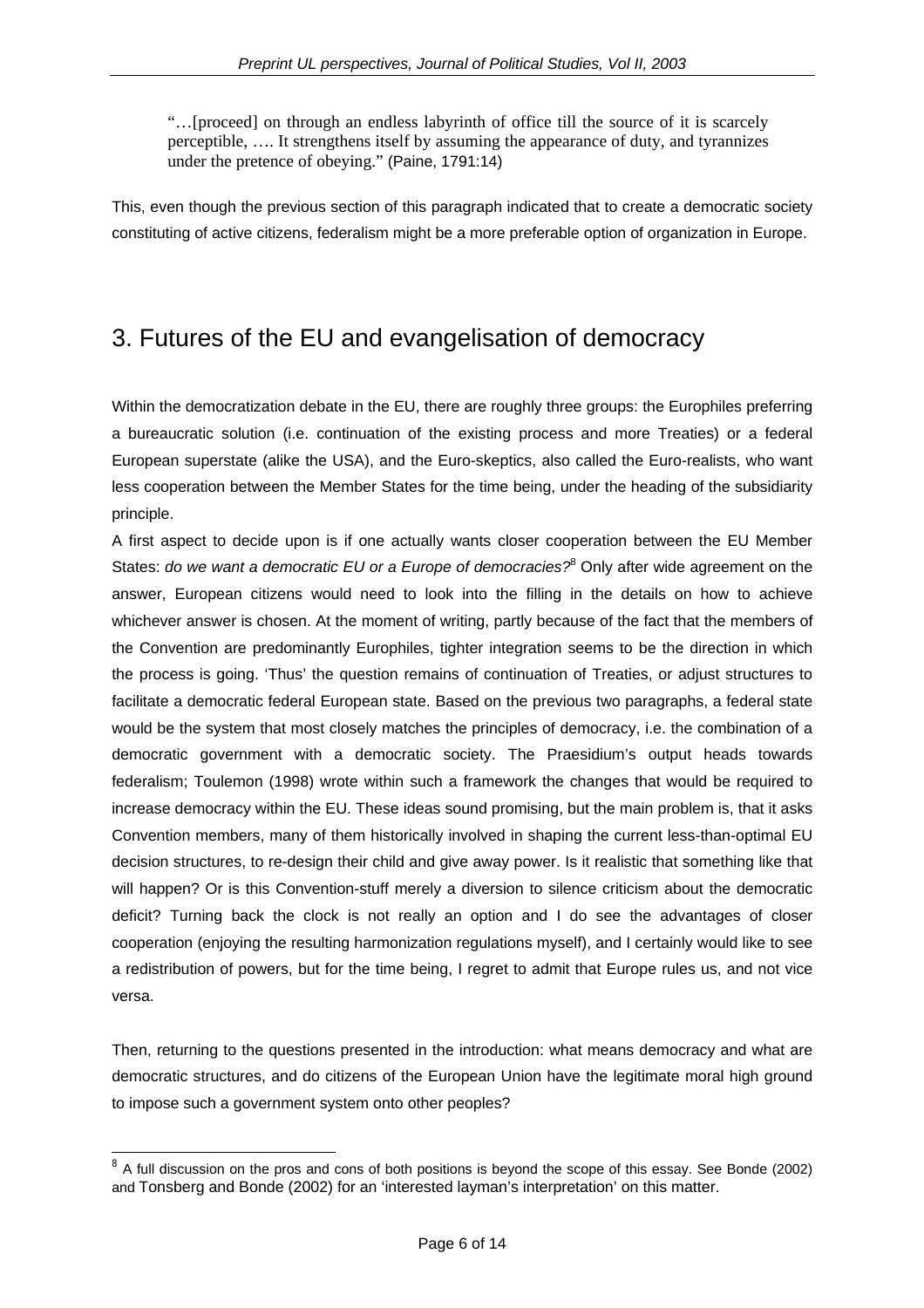The idea of democracy finds its basis in Christianity, identifying the individual with his or here equal rights and liberties. Because of the increasing complexity of society, democracy *simpliciter* is not practicable and therefore has been superseded by a democratic government, or 'classical republicanism', and democratic society. A combination of the second and third form, the active involved citizen in a democratic society, could, in principle, be achieved by implementing federalism, based on a constitution. Siedentop sweeps some things together by claiming that

"… we come upon liberal constitutionalism as a surrogate for religion, as the latest frontier of European Christianity." (Siedentop, 2000:101)

This implies that when the EU wants to 'introduce democracy' in previously warring nations in order to achieve lasting, positive peace, it actually may not do so, nor is there a guarantee that a democratic system will work: not all societal structures see a human being as a first and then the individual as a group member to identify him/herself. Democracy brings with it the concept of the individual, which may very well go against age-old societies. Moreover, it could be interpreted as imposing Christian ethics onto them, in turn creating a sense of a hidden form of imperialism. Besides this, neither the EU, nor the USA for that matter $9$ , currently follows the core ideas of democracy in practice as outline in the previous chapter. Nevertheless, Toulemon (1998:129) insists that the EU offers a model and example of regional cooperation for organizations like NAFTA and MERCOSUR. On the other hand, Ruhana Padzi $10$  looked down upon the democratic systems of the Western nations/organizations, because elected candidates seem to be more concerned by short-term vote-winning than with long term progress of their own region. She claimed, that if elected representatives were in place for much longer than 4-5 years, they will need to focus on long term improvements instead and "sometimes it is just better for the people being ruled than when each individual wants to rule for him/herself'".

Personally, I'm reluctant to go down the road of cultural relativism as an argument for not promoting democracy, because I do think it is a fair system (well, at least in principle; besides, a half-hearted attempt for a democratic system is still better than e.g. a dictatorial regime). Secondly, I'm of the opinion that we, citizens of the European Union, must at least minimize the democratic deficit present in the EU and continue, of not seriously speed up, the democratization process in order to increase legitimacy in advocating democracy as *a* fair system to diminish the possibility of (recurrence) of war.

### 4. Conclusions

The idea of modern democracy, a democratic government and a democratic society, has its roots in Christian ethics of the natural (birth) rights of the individual. Comparing these ideas with the current

<span id="page-6-0"></span> $9$  President Bush didn't receive a majority in the popular vote, and there's still a gray cloud over the vote rigging in a few States. Secondly, it's only the millionaires who can afford to run for the Senate or presidency, hence not 'open for all' who may have the capacity to lead the nation.

<span id="page-6-1"></span>Ruhana Padzil is a MA Peace & Development student from Malaysia. Information form her presentation on human rights for the course "Origins, development and resolution of conflict" d.d. 4-11-2002.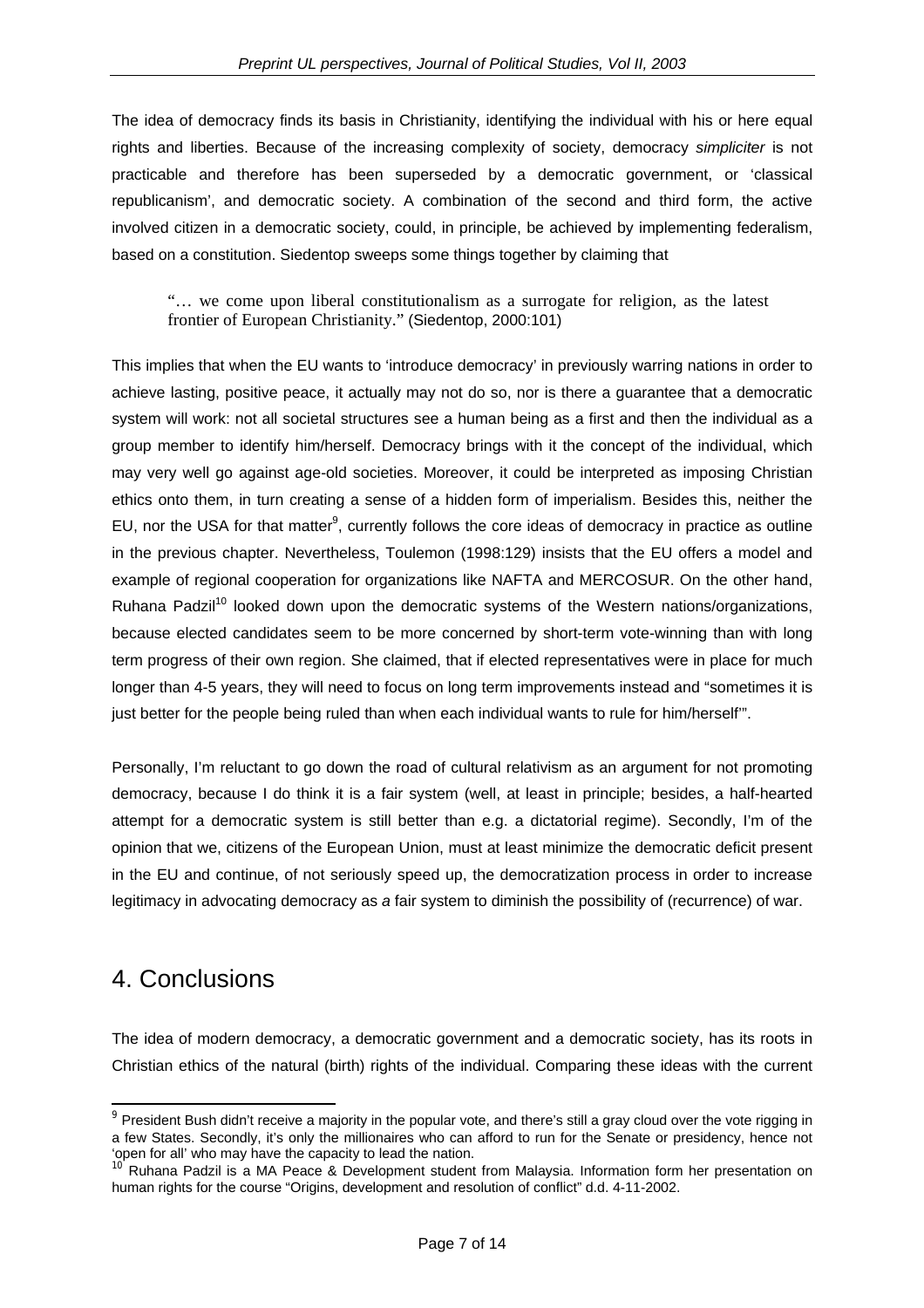system of the EU, the EU falls short on a constitution, on which a government ideally should be based, as well as the decision structures within the EU, carried out by mostly unelected, hence unaccountable, 'representatives'. Because of different backgrounds of its Member States, with each their unique implementation of a democracy, it will take considerable time to harmonize this and address the democratic deficit appropriately. Openly acknowledging this democratization process, the EU may advocate democracy as a fair government system, taking into account the 'baggage' of Christian heritage, but ought not to be surprised if not all nations and peoples of the world share the same level of enthusiasm for democratic values.

Rest me to mention that despite the sub-optimal structures and decision procedures of the EU, we do live in relative peace within the EU since WWII that may be, at least partially, contributed to the improved cooperation between the Member States, which has facilitated mutual understanding.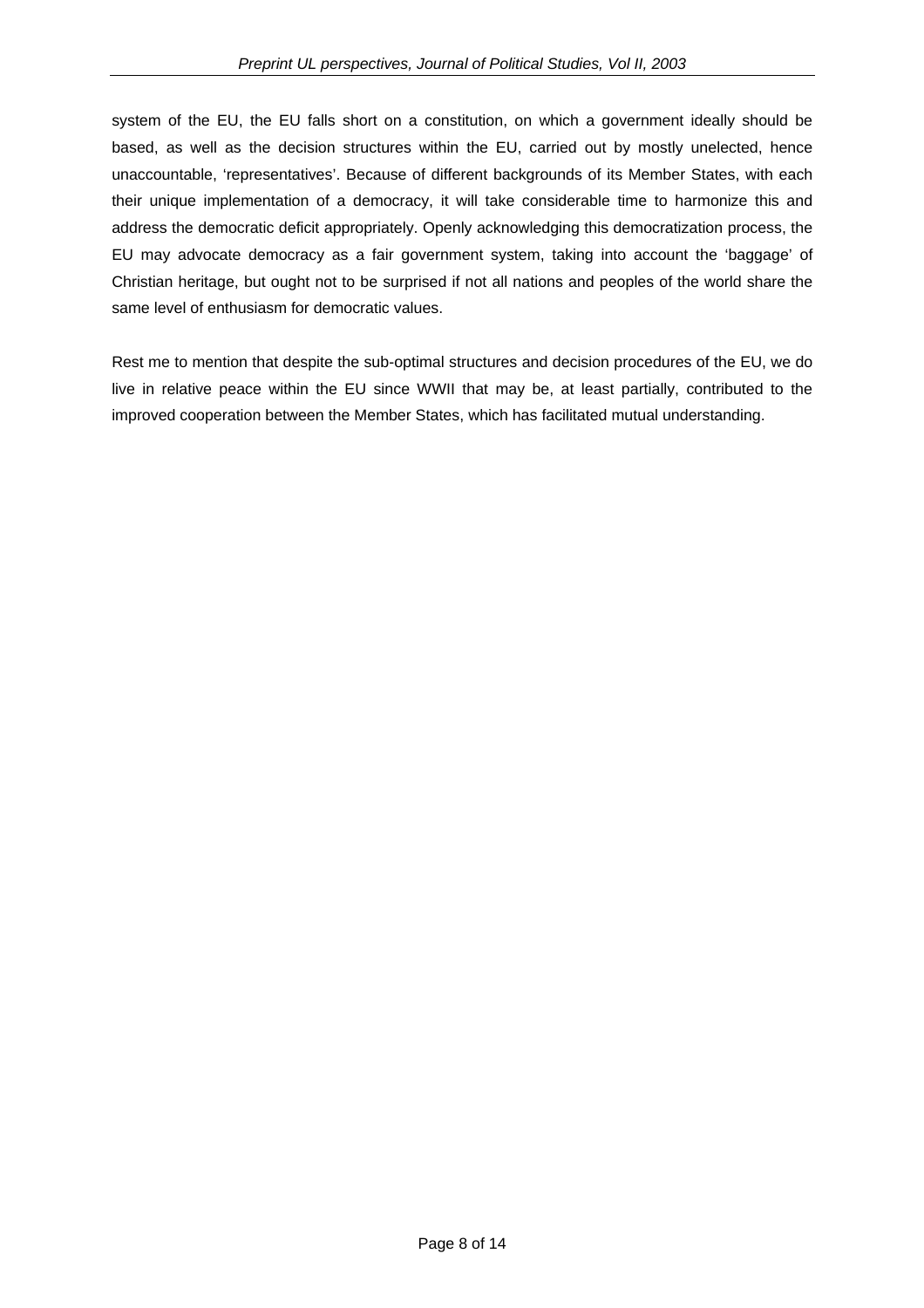### References

Amin, S. (2001). Imperialism and globalisation. *Monthly Review*, Vol 53, Nr 2, June 2001. [http://www.monthlyreview.org/0601amin.htm.](http://www.monthlyreview.org/0601amin.htm) Date accessed: 18-12-2002.

Anon. (2002). Organisation – Composition of Convention. The European Convention. [http://european-convention.eu.int/organisation.asp?lang=EN.](http://european-convention.eu.int/organisation.asp?lang=EN) Date accessed: 29-12-2002.

Bonde, J.P. (2002). The Convention – on the futureS of Europe. 27-2-2002. Available online [http://notat2.inform.dk/~thomas/index.phtml?selected\\_topic=9&action=view&article\\_id=77.](http://notat2.inform.dk/~thomas/index.phtml?selected_topic=9&action=view&article_id=77)

Bonde, J.P. (2001). Nice Treaty explained by Jens-Peter Bonde. *EUobserver*, 30 May 2001. [http://www.euobserver.com/index.phtml?selected\\_topic=12&action=view&article\\_id=1822.](http://www.euobserver.com/index.phtml?selected_topic=12&action=view&article_id=1822) Date accessed: 6-7-2002.

Keet, C.M. (2001). European Union. [http://members.tripod.com/keetwitnie/eu.html.](http://members.tripod.com/keetwitnie/eu.html) Date accessed: 6- 1-2003.

Mancini, G.F. (2000). Democracy and constitutionalism in the European Union. Oxford: Hart Publishing. 268p. Introduction, ch1 and ch2

Meester, G. (1994). De institutionele kant van het gemeenschappelijk landbouwbeleid. In: EUlandbouwpolitiek – van binnen en van buiten. Hoogh, J. de and Silvis, H.J. (eds.). Wageningen: Wageningen Pers. pp 36-50.

Paine, M. (1791). Rights of man. Toronto: General Publishing Company. Dover Edition 1999. 200p.

Praesidium, The European Convention. (2002). Preliminary Draft Constitutional Treaty. CONV 369/02, 28 October 2002. 18p.

Shiva, V. (2002). The Living Democracy Movement – The bankruptcy of Globalization. Transcend – World Social Forum.<http://www.transcend.org/living.htm>. Date accessed: 12-11-2002.

Siedentop, L. (2000). Democracy in Europe. London: Penguin Group. 254p.

Strangholt, M. (2002a). Convention members contact information. *Bonde.com*, 10-10-2002. [http://notat2.inform.dk/~thomas/index.phtml?selected\\_topic=35&action=view&article\\_id=322.](http://notat2.inform.dk/~thomas/index.phtml?selected_topic=35&action=view&article_id=322)

Strangholt, M. (2002b). Giscard presents state constitution. *Bonde.com*, 28-10-2002.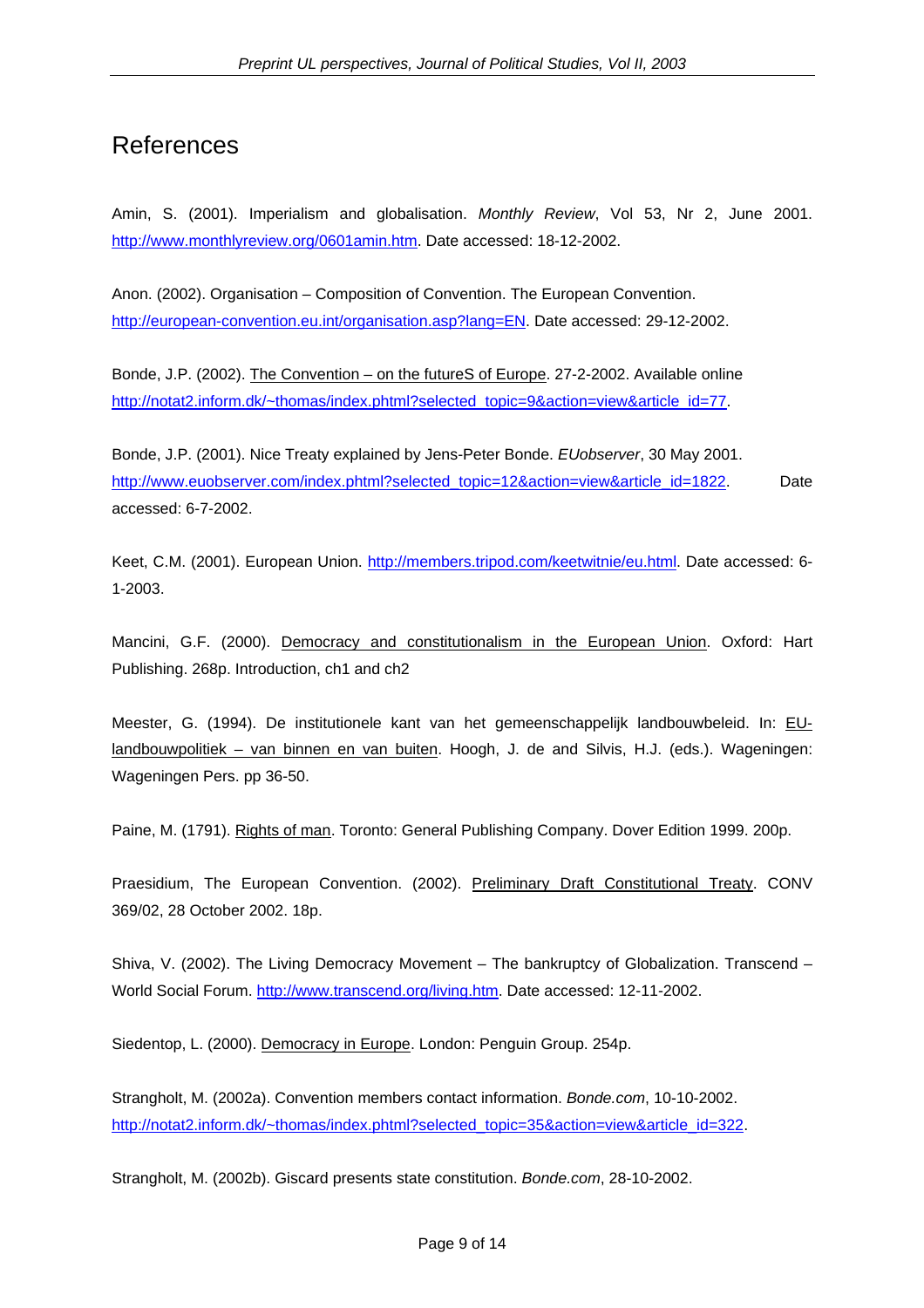[http://notat2.inform.dk/~thomas/index.phtml?selected\\_topic=35&action=view&article\\_id=329.](http://notat2.inform.dk/~thomas/index.phtml?selected_topic=35&action=view&article_id=329) Date accessed: 29-12-2002.

Strangholt, M. (2002c). Draft proposal for a Common Alternative. *Bonde.com*, 6-12-2002. [http://notat2.inform.dk/~thomas/index.phtml?selected\\_topic=29&action=view&article\\_id=358.](http://notat2.inform.dk/~thomas/index.phtml?selected_topic=29&action=view&article_id=358) Date accessed: 29-12-2002.

Tonsberg, M and Bonde, J-P. (2002). A democratic EU or a Europe of democracies? 28-6-2002. [http://www.bonde.com/index.phtml?selected\\_topic=39&action=view&article\\_id=266.](http://www.bonde.com/index.phtml?selected_topic=39&action=view&article_id=266) Date accessed: 15-7-2002.

Toulemon, R. (1998). For a democratic Europe. In: The European Union beyond Amsterdam – new concepts of European integration. London: Routledge. pp 116-129.

Vandamme, J. (1998). European federalism: opportunity or utopia? In: The European Union beyond Amsterdam – new concepts of European integration. London: Routledge. pp 142-153.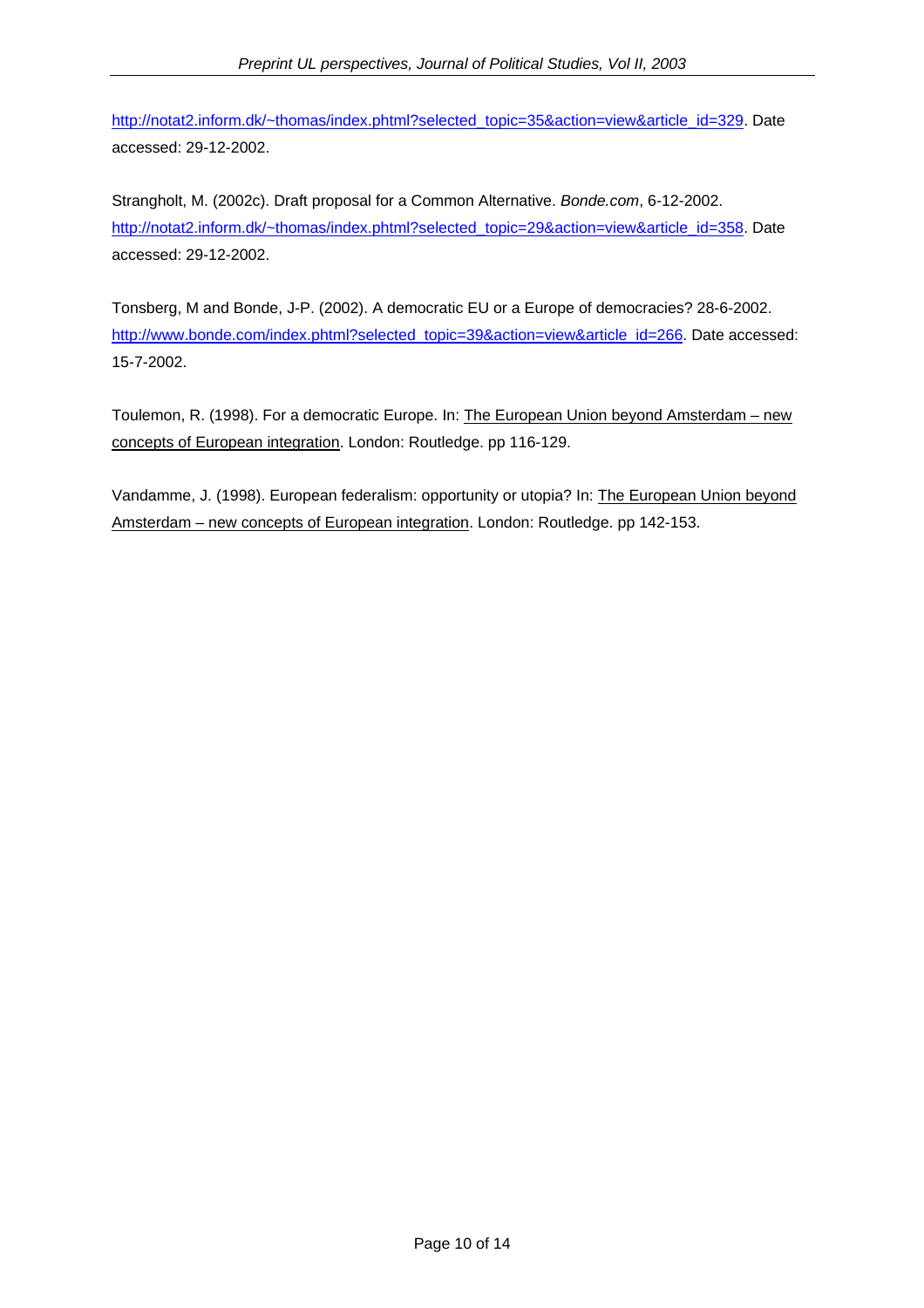## Appendix A-1

### *Democracy in the Republic of Ireland*



*Comments:* 

- ROI organizes referenda when intending to change the constitution and for ratifying every EU **Treaty**
- An Taoiseach and ministers (Oireachtas) are first elected in their respective constituency
- Irish citizens and residents of the ROI (>3 yr resident) vote representatives in their home constituency, vote representatives in their County or City Council and vote for representatives in the European parliament per province.
- City/County Council members elect a mayor or chairperson
- Seanad members are partly appointed by An Taoiseach, partly elected by Daíl members (TDs) and partly by certain Irish citizen groups (e.g. particular academia)
- Candidates do not have to be member of a political party
- The President is directly elected by popular vote

#### *Criticism from another democratic structure:*

The constituency TDs in the Daíl may have the problem of 'regionalism' (instead of advocating what's best for the country), smaller parties do not have candidates in all constituencies, thus limiting choice, and during the last election only 22 out of 42 had a female candidate to vote for.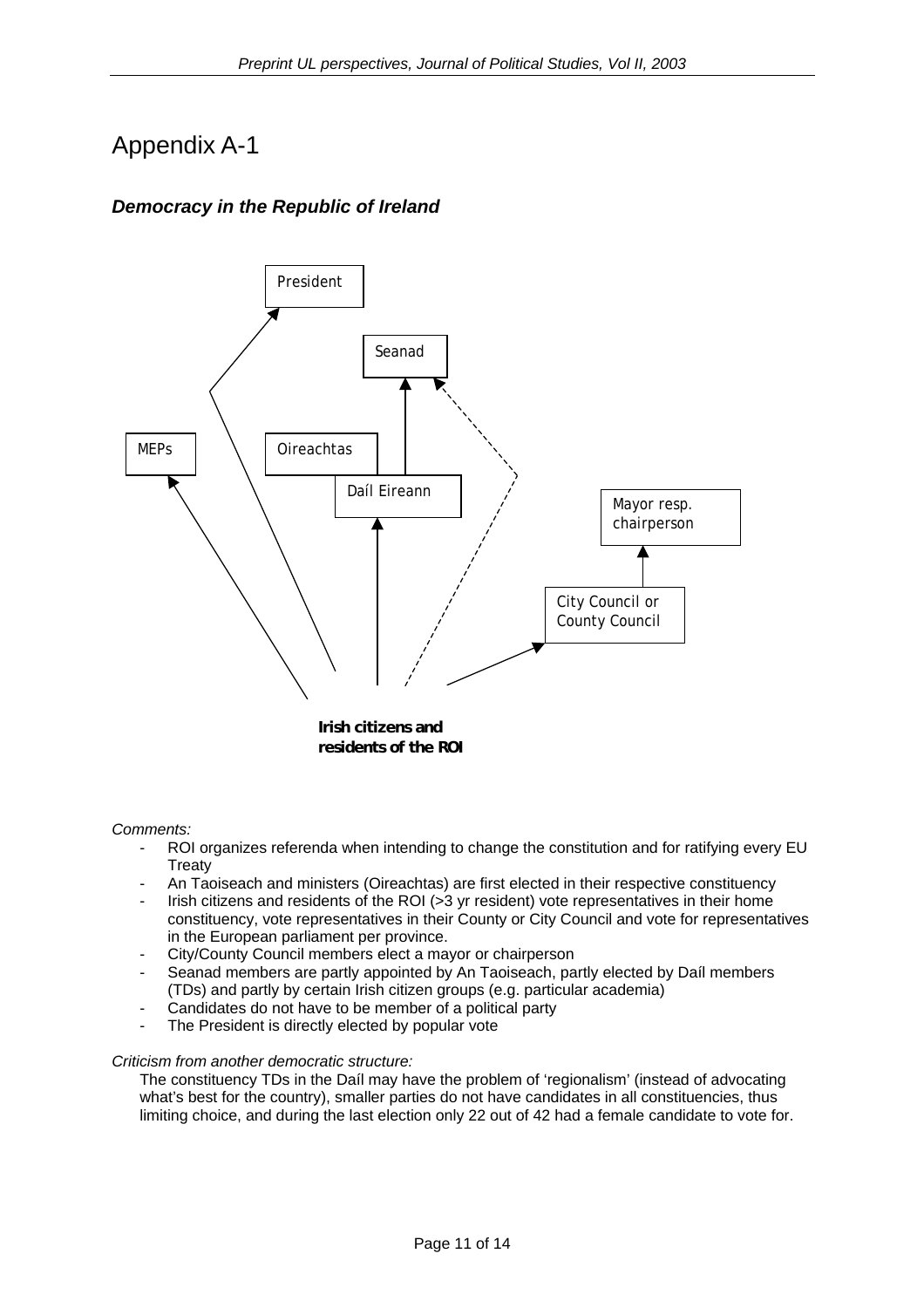# Appendix A-2

### *Democracy in the Kingdom of the Netherlands*



#### *Comments:*

- Parliament and MEPs are elected based on national party lists (there are no constituencies, no transfer votes and no independent candidates), idem Provincial Council.
- It is possible that a minister was originally elected in Parliament, but when minister, he/she will leave parliament and the next person in the party list takes seat in his/her place. More often, ministers are appointed and will end their current job (e.g. a [former] mayor, judge, CEO).
- The Prime Minister normally is the first person on the list of the biggest party that make up the coalition government
- Members of the Provincial Council vote for the Senate candidates
- The Commissioners of the Queen and mayors are appointed via a select selection procedure based on party affiliation.
- There is no referendum, only a so-called 'corrective referendum': when the parliament votes for law A, some citizens want law B, then you'll have to collect 300,00 signatures, a referendum is organized, and if B wins, the Government and parliament must 'reconsider' and vote again on law A. There never has been a referendum in The Netherlands.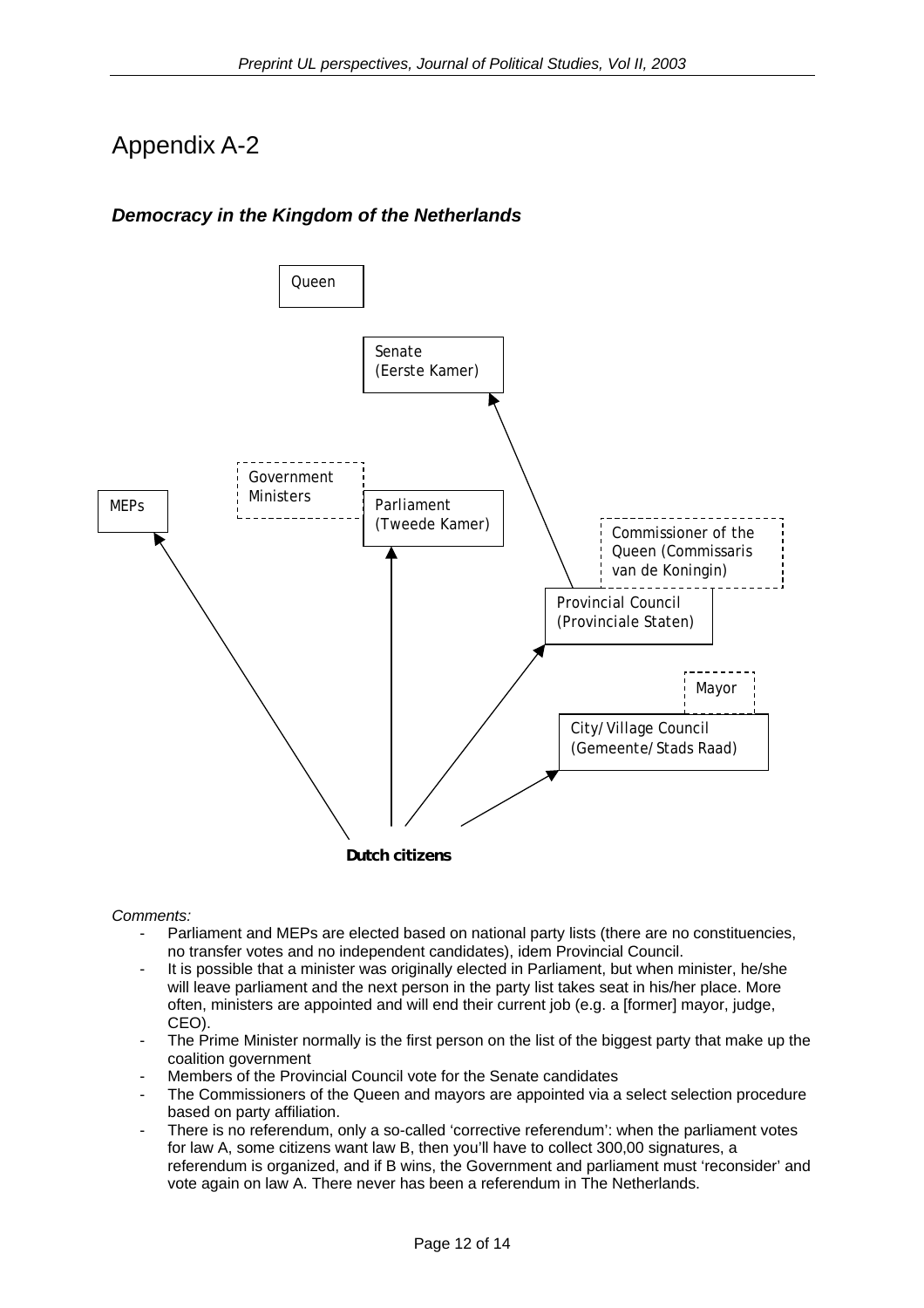- Changes in the constitution are voted in Parliament and require 75% majority

#### *Criticism from another democratic structure:*

Each elected person is a 'country-wide representative' and cannot be held responsible by a group of citizens, construction of the party's list of candidates is based on favouritism by the party committee, the non-existence of referenda, appointed (thus not directly accountable) ministers, the monarchy (the Queen has more rights to intervene in politics and voice her opinion than the Irish President).